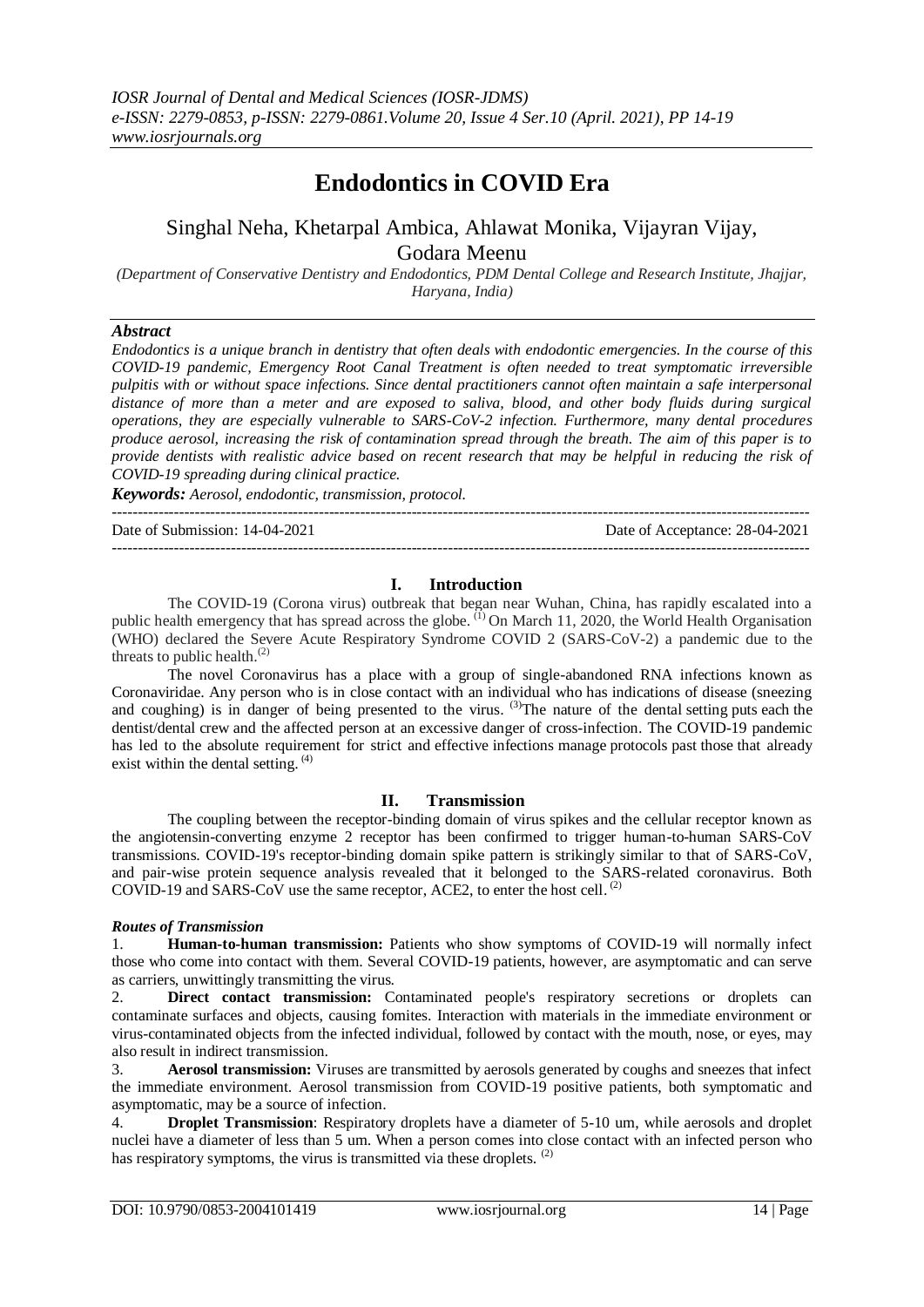### *Transmission Routes among Dentists*

1. **Airborne spread**: Micik and colleagues were the first to coin the words "aerosol" and "splatter." Aerosols are particles with a diameter of less than 50 um that, due to their small size, can remain airborne for a long time before settling on environmental surfaces or entering the tracheobronchial trees by coughing or sneezing, or through dental procedures such as ultrasonics or the airotor hand piece. Splatter is classified as airborne particles with a diameter greater than 50 um. The droplet containing virus/microorganisms evaporates over time, shrinking in size and having the ability to remain airborne as a dust particle. In today's scenario, splatter droplets in an endodontic care environment may also be a source of infection.<sup>(5)</sup>

2. **Contact spread:** Virus transmission may be aided by a dental professional's direct or indirect interaction with human fluids, patient materials, contaminated dental equipment, or environmental surfaces.

3. **Contaminated surfaces spread:** Coronaviruses can live on inanimate surfaces such as plastic, metals, glass, and fibers for up to 9 days. It is contagious for about three hours in the air and for 4 hours, 24 hours, 48 hours and 72 hours on copper, cardboard, steel and plastic respectively. As a result, contaminated surfaces that are constantly touched in healthcare settings may serve as an infection vector. (3)

### **III. Telescreening And Triaging**

Physical walk-ins in the dental environment must be reduced to reduce the risk of infection and population spread. Tele‑ screening and phone triaging are successful ways to do this. The method of deciding the priority of a patient's medical needs based on the seriousness of their condition is referred to as triaging. Decision makers in telephone triage must accurately determine the patient's symptoms and issue directives based on the level of urgency.  $(4, 9)$  (FIGURE 1) Any exposure to a man or woman with a proven or suspected COVID-19 appearance, any current travel records to a location with a high incidence of COVID-19, and the existence of any signs of febrile respiratory sickness such as fever or cough must be the three most important questions for preliminary screening. A positive reaction to any of the 3 inquiries should raise beginning concern, and elective dental consideration ought to be conceded for at any rate fourteen days. These patients ought to be urged to participate in self-isolate and contact their essential consideration doctor by phone or email. $^{(1)}$ 

### **PATIENT EVALUATION**

Patients should fill out a comprehensive medical history report and a COVID-19 screening questionnaire when they first arrive at the dental office. (FIGURE 2) Dental practitioners should use a noncontact forehead thermometer or cameras with infrared thermal sensors to determine the patient's body temperature. Patients with a fever  $(>100.4^{\circ}F = 38^{\circ}C)$  and/or respiratory illness symptoms should wait at least two weeks before receiving elective dental treatment. (1)

To prevent crowding and reduce potential interaction with other patients, dental appointments should have a safety interval between patients. Patients should be held in a waiting room with a minimum distance of 6 feet between them if absolutely possible. (6)

### **RECOMMENDATION FOR ENDODONTIC TREATMENT**

• To keep the patient's dental condition stable long enough to prevent any repercussions or tooth loss.

• Until the pandemic is over, to shield dental and auxiliary personnel from frequent visits by the same patients for endodontic pain management.

• To shield the patient from possible virus exposure during subsequent visits.

Endodontic surgery is the most predictable method for controlling the signs and symptoms of endodontic disease and preserving a tooth. Regardless of the unfavorable conditions, Endodontists have a unique duty to save teeth and alleviate the effects of their patients.

The three types of endodontic therapies are as follows:

1. Procedures that require immediate treatment (Emergency procedures),

2. Procedures that require timely attention but are not as immediate as a genuine endodontic emergency (Urgent care), and

3. Elective treatments that may be arranged for the discretion of the patients/providers.

Only endodontic emergencies should be addressed for suspected/confirmed COVID cases, and they should be treated with palliative (pain relief and/or antibiotics) or clinic intervention in a dedicated dental hospital. To prevent more deterioration of the patients' dental health, clinicians may consider treating both emergencies and urgent care situations in a normal dental facility for unsuspected/recovered patients. (FIGURE 3)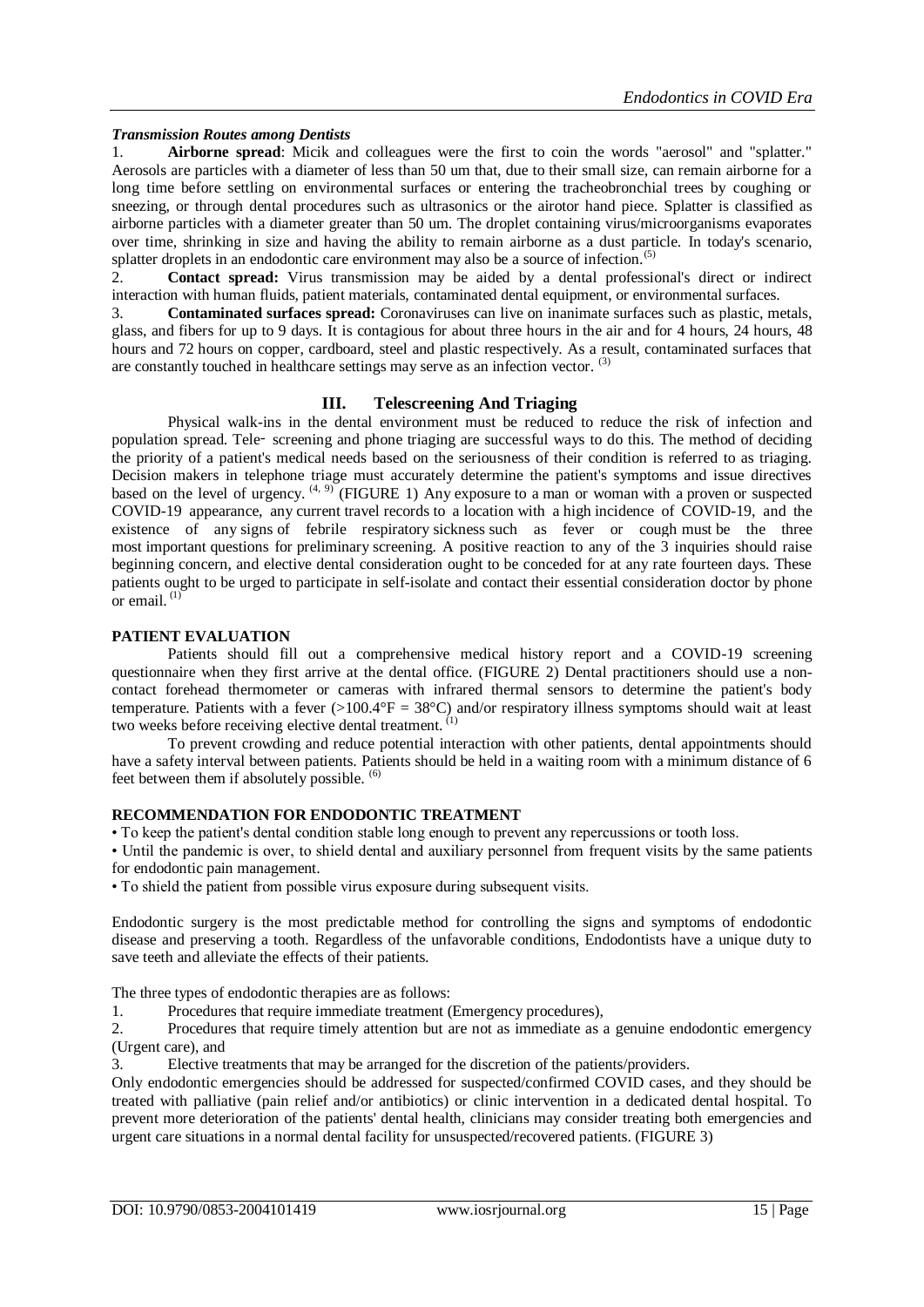

Date: Full Name:

| Date of birth: |     |                                                                                                                                                |  |  |  |
|----------------|-----|------------------------------------------------------------------------------------------------------------------------------------------------|--|--|--|
| <b>YES</b>     | NO. | <b>COVID-19 SCREENING OUESTIONNAIRE</b>                                                                                                        |  |  |  |
|                |     | In the past 14 days, have you or any household member travelled to areas with known cases of COVID-19? If so,<br>please note location:         |  |  |  |
|                |     | In the past 14 days, have you or any household member had any contact with a known COVID-19 patient?                                           |  |  |  |
|                |     | Have you or any household member have a history of exposure to COVID-19 biologic material?                                                     |  |  |  |
|                |     | Have you had any history of the fever in the last 14 days?                                                                                     |  |  |  |
|                |     | Have you had any symptoms such as cough, difficulty breathing, diarrhea, nausea, and body ache, loss of smell or<br>taste in the last 14 days? |  |  |  |
|                |     | Urgent dental need question:<br>Do you have uncontrolled dental or oral pain, infection, swelling or bleeding or trauma to your mouth?         |  |  |  |

**FIGURE 2:** COVID-19 SCREENING QUESTIONNAIRE

### *Diagnosis*

Endodontic diagnosis can be performed naturally using pulp sensibility tests (Balevi 2019). In Coronavirus positive patients, nonetheless, extra-oral radiography, for example, cone beam computed tomography (CBCT), can be favored in light of the fact that it can have more noteworthy accuracy in disease detection, therapeutic planning and anatomy of tooth. If CBCT is not possible, a panoramic radiograph may be used. Where extra-oral radiographs are unavailable or intra-oral radiographs are needed for further treatment/assessment, clinicians should restrict the number of radiographs taken to only certain patients who are undiagnosed or recovering from COVID.<sup>(7)</sup>

|  | FIGURE 3: Description of the different types of endodontic treatments performed in dental clinic. |  |
|--|---------------------------------------------------------------------------------------------------|--|
|  |                                                                                                   |  |

|               | <b>Endodontic Emergencies</b>   | <b>Endodontic Urgent Care</b>        |                                   | <b>Elective Endodontic Treatment</b> |                              |
|---------------|---------------------------------|--------------------------------------|-----------------------------------|--------------------------------------|------------------------------|
|               | Symptomatic irreversible        |                                      | Chronic apical abscess            |                                      | Normal pulp                  |
| pulpitis      |                                 |                                      | Concussion/subluxation            |                                      | Asymptomatic irreversible    |
|               | Symptomatic apical              |                                      | Root canal treatment (RCT)        | pulpitis/necrotic pulp/previously    |                              |
| periodontitis |                                 | following avulsion/luxation injuries |                                   | initiated/previously treated         |                              |
|               | Acute apical abscess            |                                      | Vertical root fracture (VRF)      |                                      | Normal apical tissue         |
|               | Avulsion                        |                                      | Internal/external root resorption |                                      | Asymptomatic apical          |
|               | Intrusion                       |                                      | Uncomplicated crown fractures     | periodontitis                        |                              |
|               | Luxation                        |                                      |                                   |                                      | Endodontic surgery           |
|               | Complicated crown fractures     |                                      |                                   |                                      | Tooth discoloration/internal |
|               | Complicated crown-root fracture |                                      |                                   | bleaching                            |                              |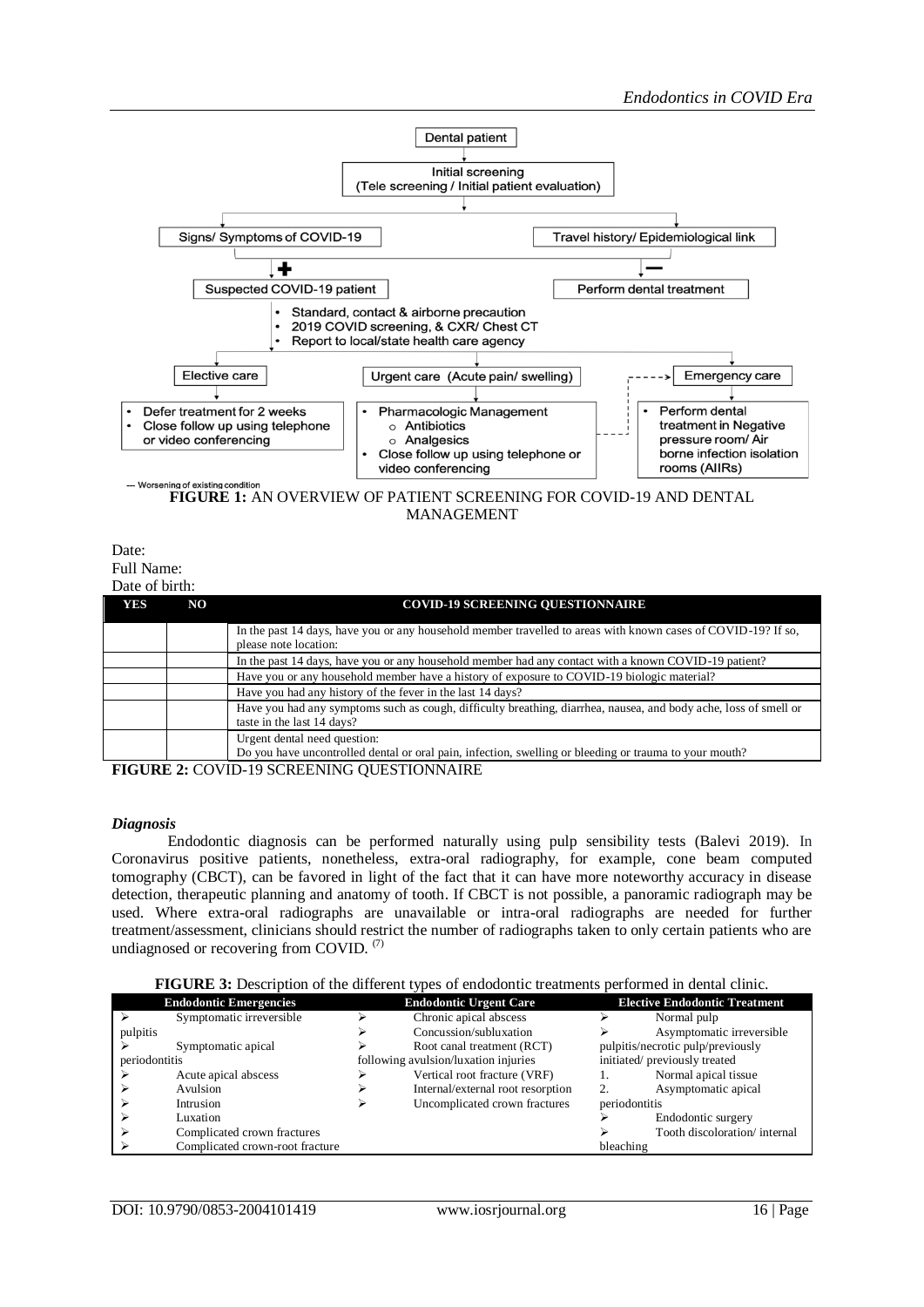### *Armamentarium and Clinical Protocol*

Providers should wear goggles or face shields in addition to N95 masks where aerosols are produced. To have a protective boundary between the clinician and the patient, a disposable plastic barrier may be added to the scope binoculars.

Loupes with side coverage may also be used, as well as a face protector and a suitable mask.<sup>(7)</sup>

To remove airborne toxins from the service room's air, a high-efficiency HEPA filter, Ultra Violet chambers in the ventilation system, and sanitizing with 1 percent sodium hypochlorite or 70% alcohol-based sanitizers is used. Extra/Intraoral use of a High-Volume Evacuator (HVE) has been seen to minimize leakage from the operational site by more than 90%. To soften dentin, a chemical like Carisolv should be used.

Another innovative solution is to use UV recirculators at the patient entry and exit stages, as well as in the endodontic clinic and the patient waiting area, to drastically minimize the chance of airborne exposure.  $(5, 9)$ 

Following national standards, it is recommended that all surfaces be cleaned and disinfected after each patient. The Centers for Disease Control and Prevention advises cleaning and disinfecting the dental clinic 15 minutes after each patient is out. <sup>(6)</sup>

### *Pre-operative*

 To ensure aseptic technique, consider 'scrubbing' the patient's lips and surrounding area with povidoneiodine (PVP-I) or Chlorhexidine if available, equivalent to other dental procedures that require aseptic technique.

 A form of mouthwash should be used prior to surgery – one minute of rinsing with PVP-I (0.2-7.5 percent) have the ability to decrease salivary viral load.

Chlorhexidine mouthwash is considered to be ineffective against COVID-19. <sup>(5,6,10)</sup> *Intra-operative*

 Single-use equipment should be used wherever possible to avoid the need for sterilization and decontamination.

 Rubber dam isolation should protect both the nose and the oral cavity to prevent infection from oral saliva and blood. When preparing teeth for direct restorations, rubber dam isolation has been shown to eliminate microorganisms by up to 98 percent.

 To start, use a quick handpiece with low water or no water and high-volume suction to minimize aerosol output in your access cavity. Tungsten carbide burs cut more quickly than diamond burs and produce less haphazard debris as a result.

 During drilling, use high-volume suction as close to the tooth and handpiece head as possible to avoid surface contact of aerosol. It has been demonstrated that using high-volume suction reduces aerosol surface pollution by 90–93%.

As far as possible, stop using a 3-in-1 syringe.

Not using ultrasonic scalers, which produce a lot of aerosol.

The inflamed tissue in the pulp chamber should be separated after the pulp has been accessed  $-$  a pulpotomy. Then, using 5% sodium hypochlorite, thoroughly dissolve every organic tissue to the highest possible amount, reducing the need for regular irrigation and re-irrigation. If time and equipment allow, a "pulpectomy" could be used instead of a pulpotomy.

 Pulpotomies should be considered for permanent pulpitis because the radicular pulp is normally essential, and the root canal system should be manually instrumented to duration with the aim of supplying irrigant and intracanal medicament into the root canal system to eliminate bacteria.

Single-visit root canal care should be offered wherever possible.

 Dress the pulp system with an adequate medicament if the clinician is unable to finish the root canal procedure, as is probable in the majority of acute cases. For necrotic pulps, use non-setting calcium hydroxide, and for permanent pulpitis, use steroid/antibiotic pastes.  $(7, 10)$ 

### *Post Operative*

Analgesics can be recommended based on the patient's presenting symptoms. The patient must be told that the care given is not conclusive and that further treatment will be required. In the current case, appropriate guidance on treatment delays should be given. This may have an effect on endodontic care effects, as the patient may experience further pain flare-ups, an increased risk of tooth fracturing, and the lack of the temporary restoration. (10)

### **INFECTION CONTROL**

As previously said, triaging patients is an important step in lowering COVID19 transmission risks by reducing the number of patients who visit and identifying symptomatic carriers.<sup>(4)</sup>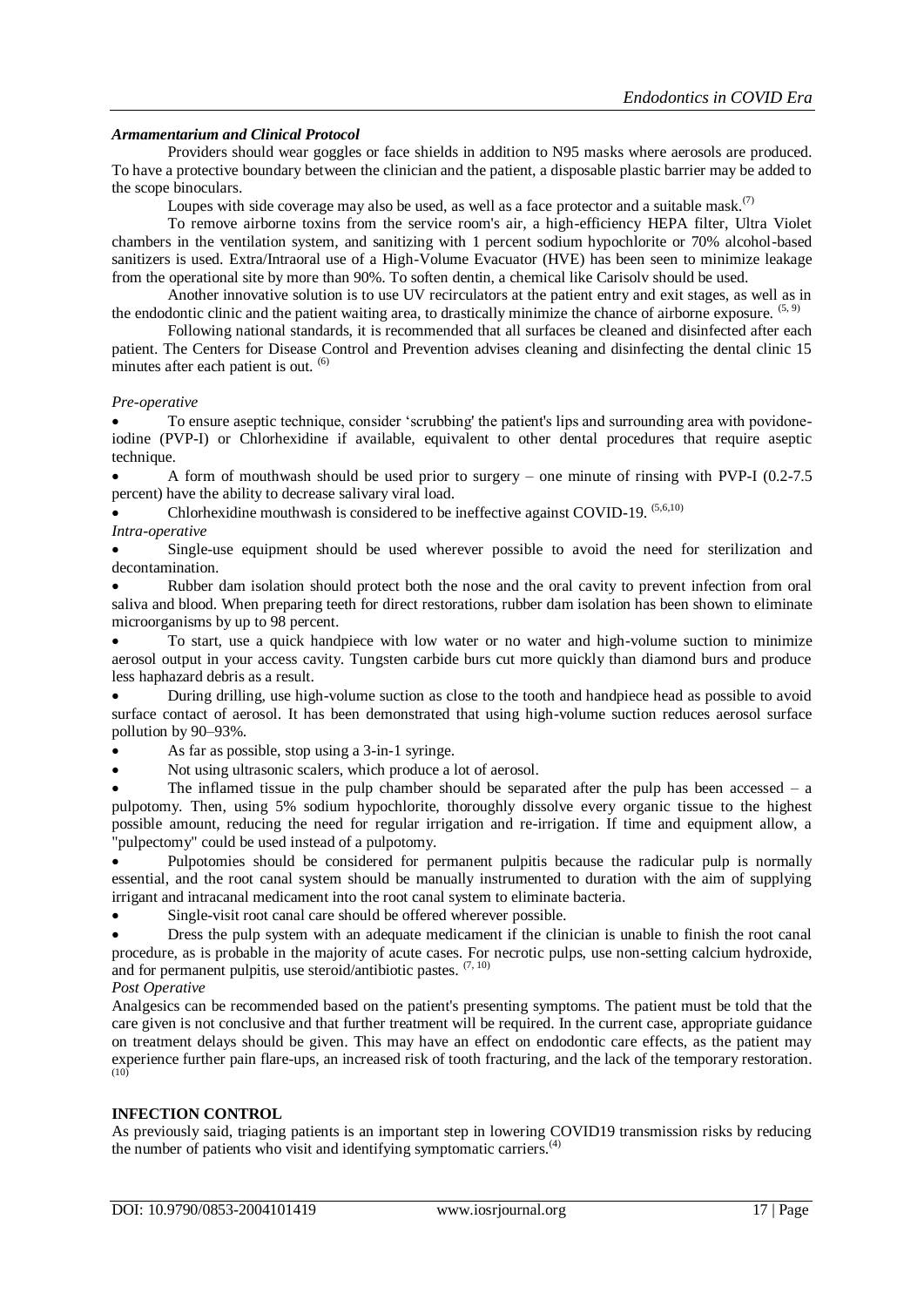### *Hand hygiene*

Hand hygiene is the single most effective measure for infection control, according to the WHO recommendations on hand hygiene in healthcare (2009).

- Hand hygiene must be performed:
- Before patient inspection Before dental operations
- If gloves are ripped or contaminated during the procedure
- After removing gloves
- After touching the patient
- After touching unclean surroundings or equipment
- Dental practitioners should avoid rubbing their own eyes, mouth, and nose.  $(3,4)$

### *Use of personal protective equipment*

All dental professionals should wear barrier security equipment, as well as protective eyewear, masks, gloves, helmets, eye protection (face shields or goggles), and clothes, particularly during the COVID-19 pandemic.

If PPE, such as surgical face masks, are not available, disposable (single-use) supplies, such as mouth mirrors, syringes, and blood pressure cuffs, is highly advised to prevent cross-contamination.

Before exiting the dental clinic/room, disposable breathers, disposable eye cover, disposable clothes, and surgical masks should all be extracted and discarded.

### *Removal of PPE*

As long as the risk of infection exists, taking all appropriate measures to handle used PPE, such as gloves, gowns, masks, and goggles, is essential.

### *Gloves*

We must remember that the gloves are filthy outside; if the hands get contaminated when removing the gloves, wash them immediately or use an alcohol-based hand sanitizer, use a gloved hand, hold the palm space of the opposite gloved hand, and pull off the first gloved hand. Remove the gloves from the gloved hand and slip the ungloved hand's fingers under the remaining carpus gloves.

### *Face shielding*

Raise the headband or earpieces to remove the glasses or face protector from the back; if the item is reusable, place it in the designated receptacle for reprocessing.

### *Gown*

Untie the dress ties with caution so that the sleeves do not come into contact with the body, then pull the dress out from the neck and shoulders, just touching the inside of the dress, then turn the dress inside out, fold or coil it into a package, and throw it away.

### *Mask*

Grasp the mask/bottom respirator's ties or elastics, then the top ones, and cut it without touching the front, dumping it in a waste bin.

### *Environmental disinfection*

The air flow must be designed in such a way that it facilitates the removal of polluted aerosol from the dental operatory while still providing sufficient ventilation.

Not using air conditioning that does not have high-efficiency particulate air filters.

 Introduce extra beneficial air flow (e.g. pedestal or tabletop fans) from the less polluted to the more infected region.

 Position exhausts fans to expel the contaminated air to the outdoor atmosphere where natural ventilation is possible.  $(3,8)$ 

### **IV. Conclusion**

During the COVID-19 pandemic, emergency endodontic care can be physically demanding and difficult for both doctors and patients. COVID-19 is distributed mainly by aerosol, droplets, fomites, and touch spread in the dental environment. Endodontists are concerned with nosocomial contamination caused by aerosol. Hands should be washed often with soap and water for at least twenty to thirty seconds, according to the CDC (Centers For Disease Control and Prevention) . The often used disinfectant Chlorhexidine gluconate is ineffective against this strain. Until surgery, a pre-procedural rinse should be used. HVE and a rubber dam can